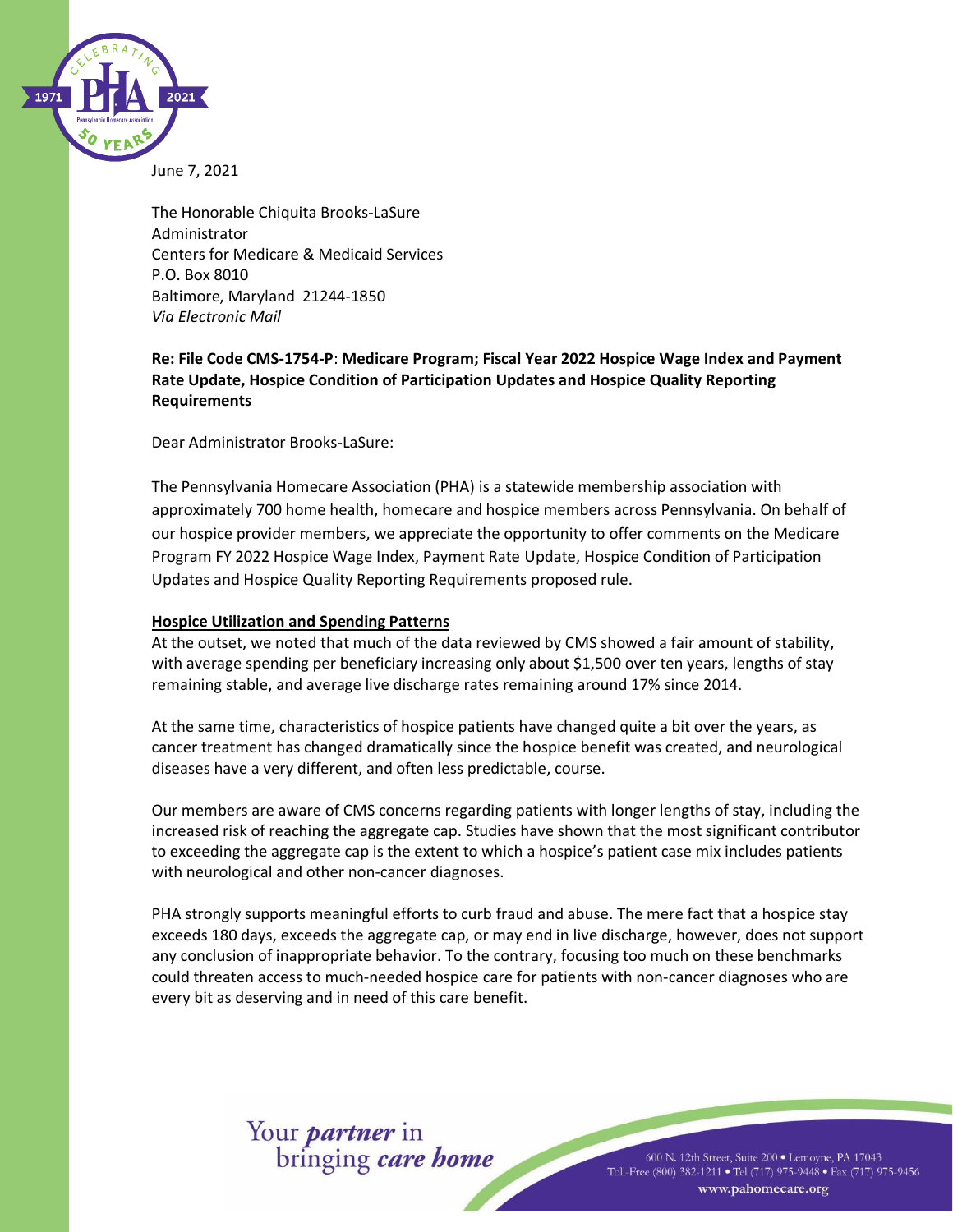### **Spending Outside of Hospice**

CMS has asked for feedback on spending outside of the hospice benefit. As you know, hospice providers are often not in control of services provided to patients outside the hospice benefit and how they are billed.

We believe that additional information is necessary to better evaluate the increase in spending outside of the hospice benefit, including:

- How much of the Part B spending is for physicians? How much relates to Part B claims without the hospice-related billing modifiers?
- Are the "maintenance medications" referenced for the terminal condition or a related condition, or are they for a condition that accompanies (but is separate from) the terminal diagnosis?
- How much are Part D increases due to increased manufacturer charges?
- Are there regional differences in Part D spending increases, or other patterns that have emerged?

Other challenges identified by providers include:

- Lengthy delays between the NOE submission and the Part D knowledge of hospice election; and
- Long-term care or mail order pharmacies with auto-refill options can cause Part D to be the payer of first resort, even if the hospice has contracted with the pharmacy to be billed for medications for the terminal illness and related conditions.

# **Service Intensity Add-On (SIA)**

PHA supports the increase related to the SIA so that additional skilled nursing visits and social worker visits are provided. In a patient's final days, however, it is critical that patient and family choice be paramount. Some families do not want any visits; others have a strong preference for a hospice aide or chaplain, rather than an RN or social worker.

### **Relatedness for Development of Hospice Plan of Care**

Determinations of relatedness are complex and unique to individuals. In considering whether an item, service or drug is related to the patient's terminal illness and related condition, hospice physicians and the interdisciplinary team must consider each patient's circumstances in the development of an individualized plan of care. Providers report that their common practice is to try to cover all medications and services as related, but also find themselves in disputes with medical review and auditors over these determinations.

New treatments that are considered related, unique and/or more effective frequently become available and create new challenges. These treatments are expensive, and a hospice may not cover them with the Medicare hospice per diem because of the projected expense. This can result in a patient being declined for hospice services; it can also pressure hospitals to consider alternatives to the Medicare hospice benefit.

### **Rebase and Revise the Labor Share – 2018 Medicare Cost Report Data for All Levels of Care**

This proposal is a significant change from current policy, based on the additional work to expand cost data reporting in recent years. Members remain concerned, however, about whether reporting on the hospice cost report is sufficiently consistent to support this change at this time. Issues/concerns include:

- Inconsistent reporting on certain costs associated with each LOC, including how hospices report mileage allowances and reimbursements;
- Certain positions, such as Medical Director, being contracted (not salaried), and the impact that would have on reporting;
- Inconsistent reporting on medical supply and pharmacy costs.

The proposed rule also does not specify how frequently the labor component of the rate will be recalculated.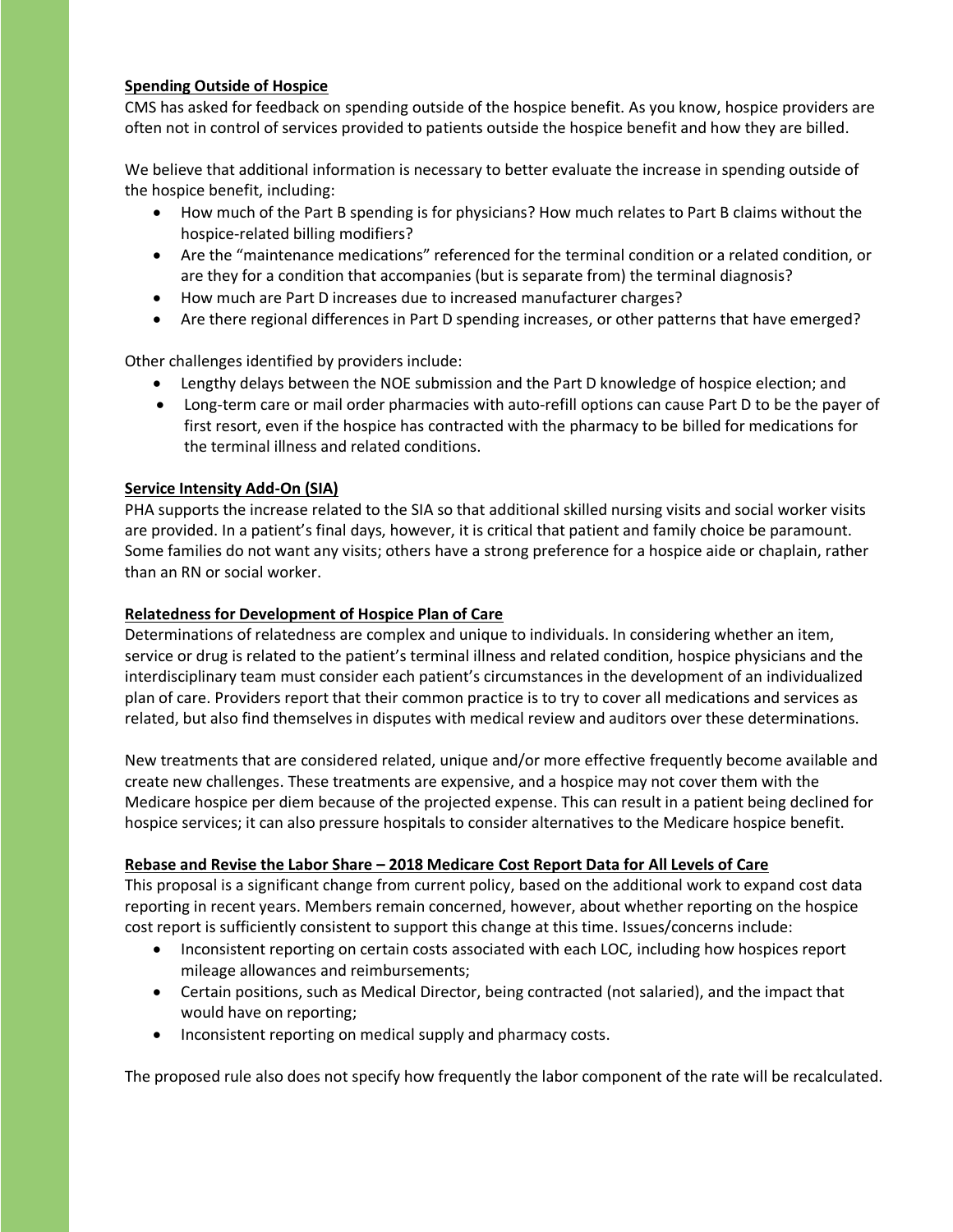### **Hospice Wage Index Updates**

As we have mentioned in prior comments, hospices and home health agencies continue to be challenged by the ability for hospitals to seek geographic reclassifications (resulting in higher wage adjustments to their payments). Hospices and HHAs compete for the same caregivers and professionals; this disparate treatment only compounds the already existing workforce challenges for both hospices and HHAs. CMS's wage index model must be consistent across all provider types, so that all providers operate on a level playing field. We also believe that providers should continue to be protected against substantial payment reductions due to reductions in wage index values from one year to the next.

## **Hospice Election Statement Addendum Revisions and Clarification**

PHA members appreciate the clarifications provided in the proposed rule, including the issues related to the timeframe for providing the addendum if it is requested after the date of election but within the first five days of care. We also appreciate clarification that compliance will be measured by the "date furnished" rather than the date of signature, and the additional guidance when the patient or responsible individual refuses to sign.

Additional questions and comments include:

- Effective date of policy changes/clarifications. We believe the clarifications in the proposed rule should be retroactive to the addendum requirement date, October 1, 2020.
- Model Sample Addendum. Given the proposed changes, we respectfully request that CMS provide a revised sample addendum form that reflects the proposed changes.
- Penalties for late addendum. Under current policy, if a hospice fails to provide the addendum within the specific 3- or 5- day timeframe, the hospice will be denied payment for the entire claim period subject to review (a month of service). This penalty for an addendum that is even one day late is disproportionate to the harm and is far in excess of the penalty imposed for late submission of a Notice of Election (NOE). It also provides no incentive for a provider to correct the error in a timely manner. We request reconsideration of this penalty and believe that it should be in alignment with penalties for untimely NOEs.

### **1135 Waivers to be Permanent**

PHA strongly supports allowing hospices to utilize pseudo-patients to meet competency standards. We likewise support the provision that would allow hospices to focus on and address an aide's specific deficient skill(s) when addressing deficiencies.

We further request clarification/confirmation from CMS that after the COVID-19 public health emergency ends, telecommunication options (including audio only) are permitted for use, provided the technology is included on a patient's plan of care, the goals of care, as also outlined on the plan of care, are met, and the service is HIPAA compliant.

# **Hospice Quality Reporting Provisions**

# **Proposal to Remove Seven HIS Process Measures From HQRP**

CMS is proposing to remove the seven Hospice Item Set (HIS) process measures from HQRP beginning FY 2022. PHA requests that CMS maintain the display of the HIS measures to increase transparency about the content of the composite measure and the meaning of the composite score until the HOPE assessment data is available for public reporting.

### **New Hospice Care Index Proposal**

CMS is also seeking comments on the proposal to add the composite Hospice Care Index (HCI) to the HQRP beginning in FY 2022 and adding it to the program for public reporting no earlier than May 2022. PHA strongly supports quality of care measures that represent the full spectrum of the hospice benefit in the HQRP. All data shared must be understandable and meaningful to consumers.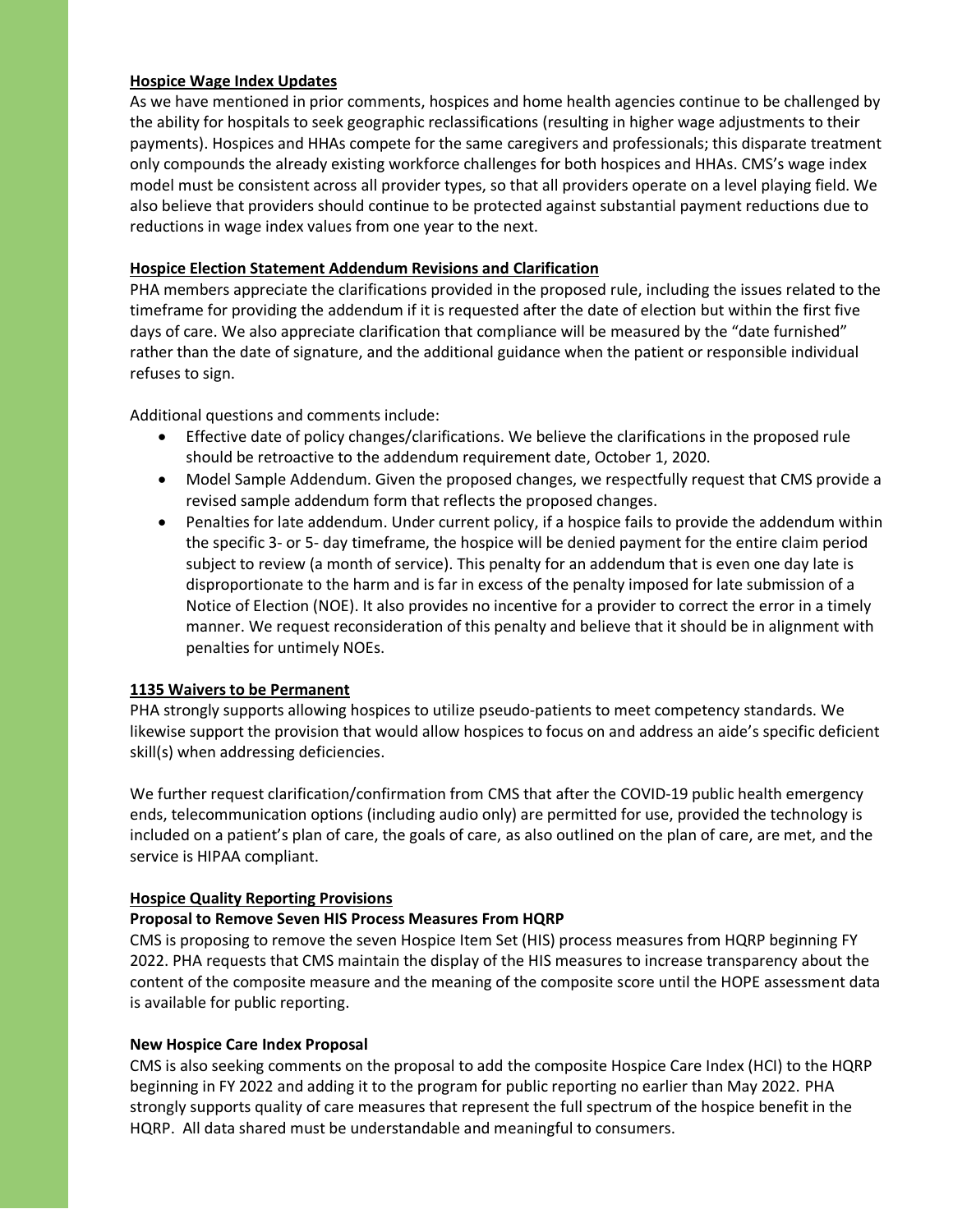As proposed, the HCI primarily relates to medical services. It does not measure or consider spiritual care services, which are important when considering quality hospice care. We recommend that telehealth visits be identified/reported as an important data collection point and that CMS develop a HCPCS code for spiritual care professionals.

## **Update on the HVLDL and Hospice Item Set V3.00**

Hospice providers have asked for additional clarification on the Hospice Visits in the Last Days of Life measure and ask that CMS provide CASPER QM reports to providers as soon as possible, with delayed public reporting to February 2023 if possible, so that providers can review data trends, contributing care process, and develop performance improvement strategies, as needed. Additional requests include:

- Clarification on the "reporting period" and the dates that would be captured for the first public reporting refresh.
- That the description of this measure on the Care Compare website be as clear and simple as possible, so that the average consumer understands it.
- Six-month notice prior to the implementation of the iQIES system, as experience with this transition in home health highlighted the need to have communications shared widely on many platforms.

### **Claims-Based Measures**

PHA supports the development of outcomes and process measures related to HOPE assessment data. We urge CMS to thoughtfully choose data that reflects meaningful quality of care outcomes and have the following recommendations:

- We ask that CMS be transparent with and provide notice to providers about the development of the Timely Reduction of Pain Impact, Reduction in Pain Severity, Timely Reduction measures, and other HOPE-related measure considerations, and allow for provider and stakeholder feedback.
- We believe that CMS should consider spiritual, psychosocial, plan of care goal achievement, and health equity as potential outcome measure concepts.
- We believe that CMS should develop codes for both chaplain and telehealth visits to be recorded on hospice claims.
- We urge CMS to suppress any publicly-reported claims data until all of the data would be post-COVID-19 PHE.

### **Proposal to Add CAHPS Hospice Survey Star Ratings to Public Reporting**

PHA supports the development of Star Ratings, with the following requests and recommendations:

- We ask that hospices and other stakeholders be given a period to review the methodology, ask questions, and provide comments prior to implementation.
- We also request an extended period of implementation without public reporting, so that hospices can review and understand how the rating system will be implemented.
- We request consideration of lowering the 75-survey completion requirement to ensure that smaller hospices will be able to receive a star rating. Related to that, it must be clearly explained to the public if surveys are completed by caregivers, not patients.
- Data provided during the PHE should not be considered/shared publicly as part of the star ratings.

### **Data Collection During a PHE**

PHA agrees with the CMS proposal for the public reporting display schedule with fewer than standard number of quarters due to the COVID-19 PHE. We believe that CMS should include a statement on the Care Compare website explaining the change.